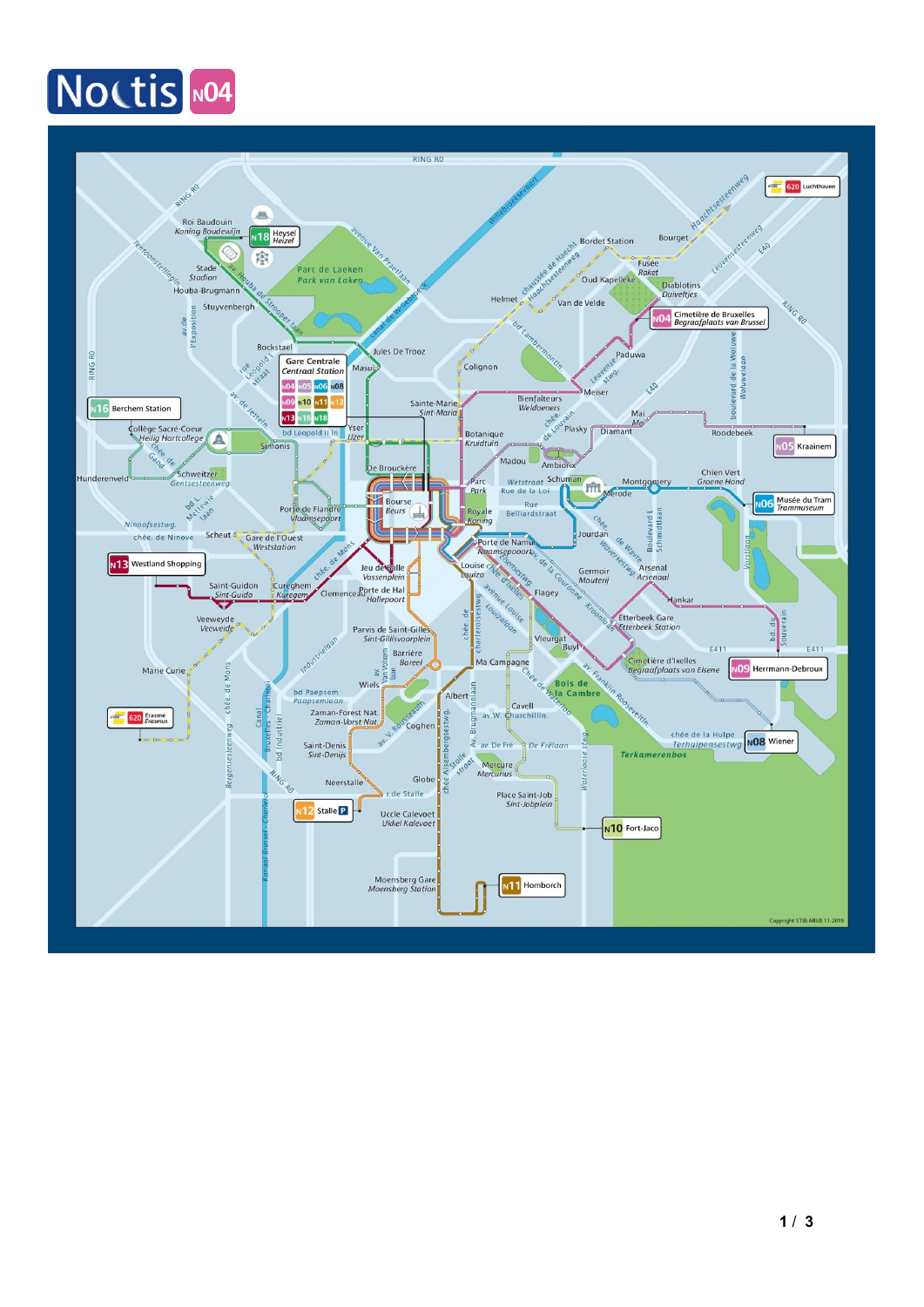## Noctis NO4 Centraal Station

#### **Vendredi et samedi soir**

| <b>CIM. DE BRUXELLES</b> | 0:19 | 0:59 | 1:29 | 1:59 | 2:29 |
|--------------------------|------|------|------|------|------|
| <b>ARTEMIS</b>           | 0:19 | 0:59 | 1:29 | 1:59 | 2:29 |
| <b>PADUWA</b>            | 0:21 | 1:01 | 1:31 | 2:01 | 2:31 |
| <b>GUILLAUME</b>         | 0:21 | 1:01 | 1:31 | 2:01 | 2:31 |
| <b>OPTIMISME</b>         | 0:22 | 1:02 | 1:32 | 2:02 | 2:32 |
| <b>PAUL LEDUC</b>        | 0:23 | 1:03 | 1:33 | 2:03 | 2:33 |
| <b>FRANS COURTENS</b>    | 0:23 | 1:03 | 1:33 | 2:03 | 2:33 |
| <b>LEOPOLD III</b>       | 0:25 | 1:05 | 1:35 | 2:05 | 2:35 |
| <b>MEISER</b>            | 0:25 | 1:05 | 1:35 | 2:05 | 2:35 |
| <b>PATRIE</b>            | 0:26 | 1:06 | 1:36 | 2:06 | 2:36 |
| <b>BIENFAITEURS</b>      | 0:27 | 1:07 | 1:37 | 2:07 | 2:37 |
| <b>COTEAUX</b>           | 0:29 | 1:09 | 1:39 | 2:09 | 2:39 |
| <b>ROBIANO</b>           | 0:30 | 1:10 | 1:40 | 2:10 | 2:40 |
| <b>SAINTE-MARIE</b>      | 0:30 | 1:10 | 1:40 | 2:10 | 2:40 |
| <b>GILLON</b>            | 0:31 | 1:11 | 1:41 | 2:11 | 2:41 |
| <b>BOTANIQUE</b>         | 0:32 | 1:12 | 1:42 | 2:12 | 2:42 |
| <b>CONGRES</b>           | 0:33 | 1:13 | 1:43 | 2:13 | 2:43 |
| <b>PARC</b>              | 0:36 | 1:16 | 1:46 | 2:16 | 2:46 |
| <b>GARE CENTRALE</b>     | 0:38 | 1:18 | 1:48 | 2:18 | 2:48 |
|                          | 901  | 908  | 901  | 907  | 909  |